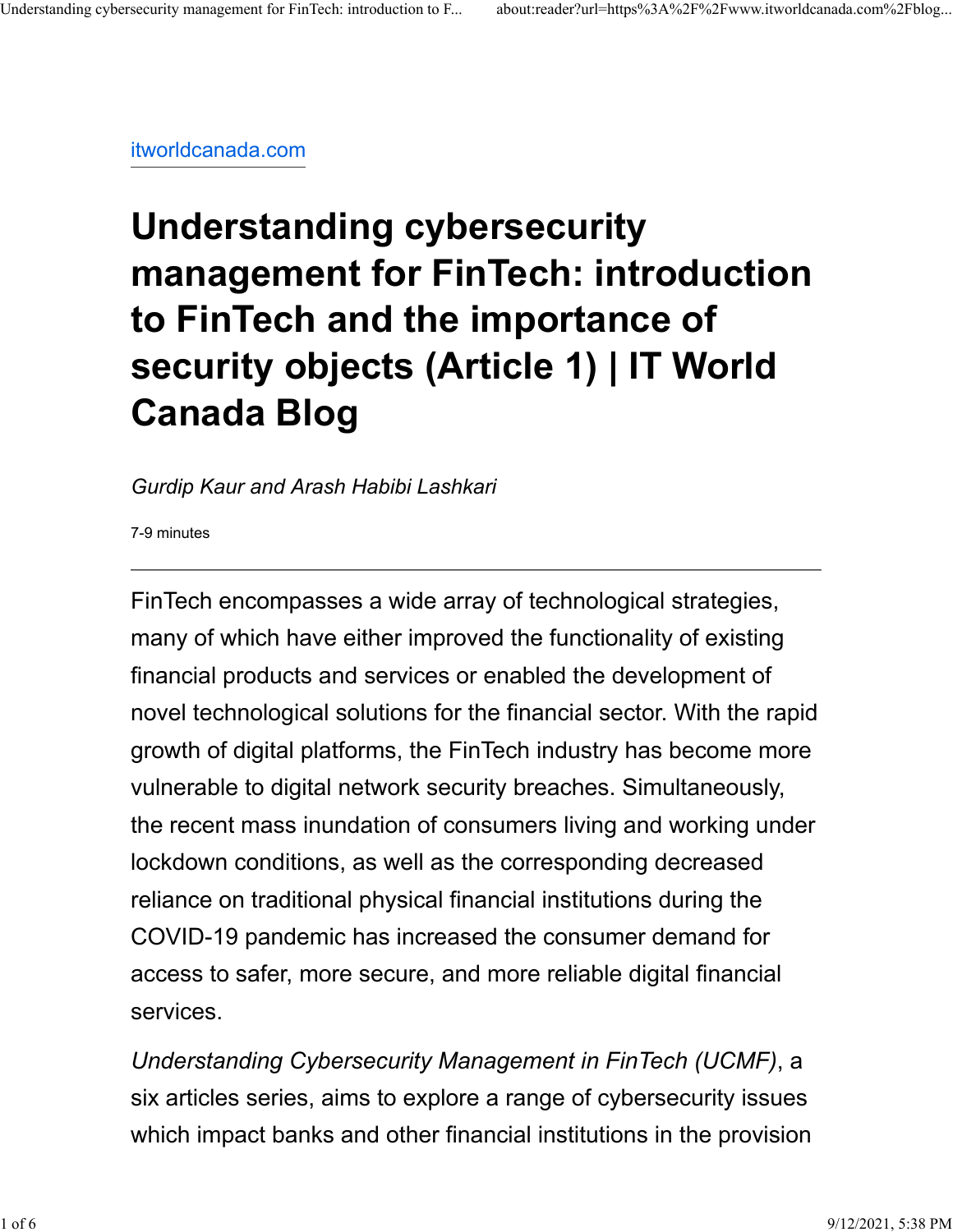of their specific financial services. As such complex financial systems face cybersecurity challenges that include both technological and operational elements. The articles in this series are based on the extensive research work behind our book titled ['Understanding Cybersecurity Management for FinTech', p](https://www.springer.com/gp/book/9783030799144)ublished by Springer this year. This series provides insight into the cybersecurity implications which stem from the unique FinTech ecosystem. This includes the issues of navigating cyber threats, detecting vulnerabilities, mitigating risks, and creating proactive governance frameworks, policies, and infrastructures, with the goal of enabling the design of a comprehensive cybersecurity framework for FinTech used by banks and other financial institutions to provide services.

## The importance of FinTech

Technology acts as a tool to improve the visibility and operations carried out to achieve annual growth and long-term objectives. Technology transforms FinTech by opening new opportunities for the financial world. Its importance has increased during the COVID-19 pandemic because more business is conducted online. FinTech has reached out to the common people in every sector, including transportation, healthcare, grocery, banking, shopping, and education. Digital wallets and contactless payments are becoming an inseparable part of our day-to-day life. FinTech has the potential to transform the economy of any nation by allowing national and international business payments quickly. It is leading the financial institutions from the front.

## The impact of FinTech on the global economy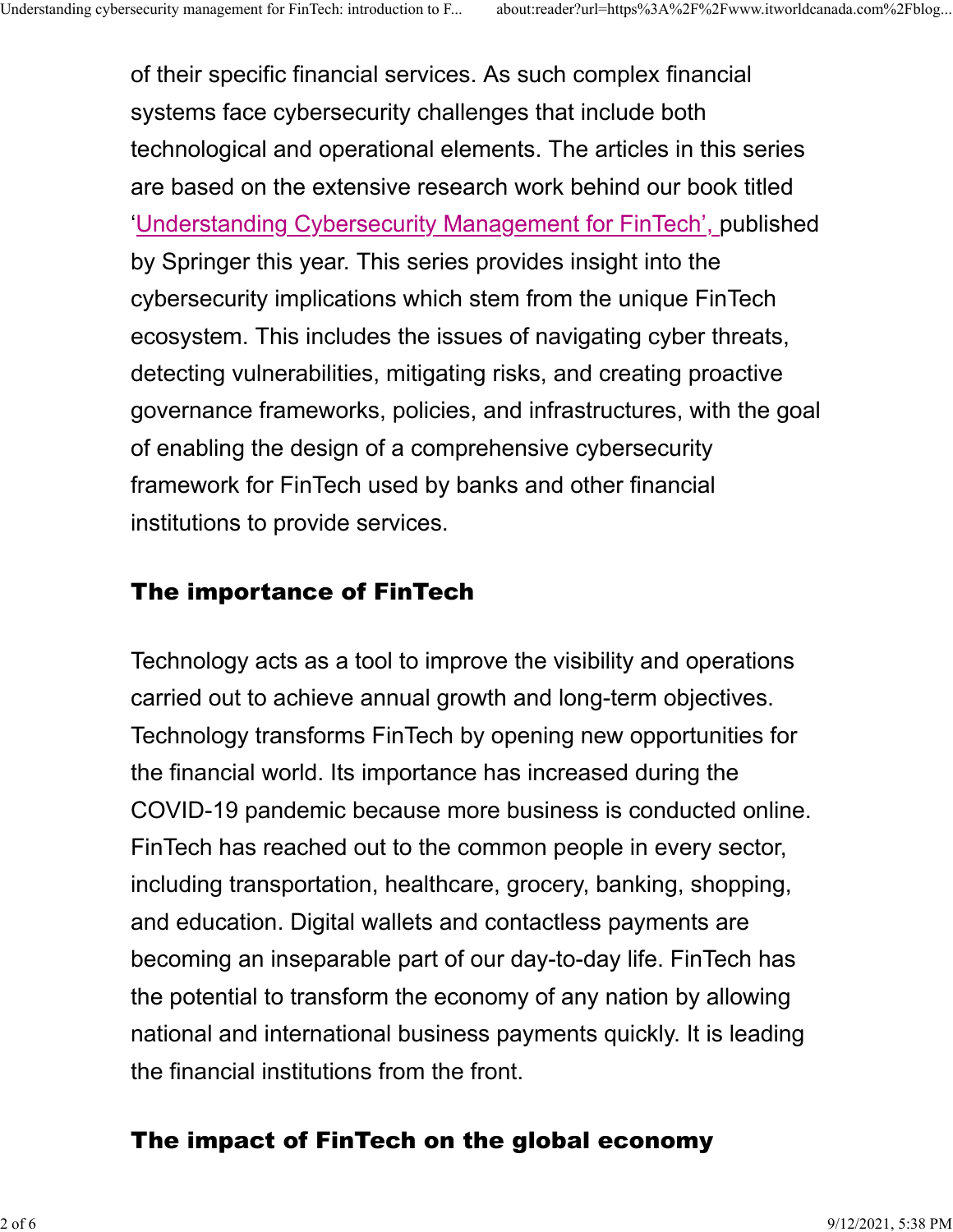Like any other technology, FinTech has some pros and cons on the global economy. Global FinTech statistics reveal that global investments in FinTech have been continuously increasing since 2008. With the invention and use of new technological solutions, FinTech has contributed a significant share of the global market. Nonetheless, there is another angle to FinTech and its impact on the global economy. According to a [report published by Citigroup,](https://money.cnn.com/2016/04/04/investing/bank-jobs-dying-automation-citigroup/) it is estimated that 30 per cent of employees in the global financial sector are on the verge of losing their jobs to FinTech.

### FinTech and banking

Traditional financial institutions play a significant role in building the economy. FinTech and banking, when combined, can do wonders. FinTech can bring down prices and improve margins for retail banking businesses in mortgage, wealth management, retail payments, and small to medium scale enterprises. FinTech faces many challenges in its efforts to grab the business of traditional banking systems and transform it into a completely new structure. Some pertinent challenges faced by FinTech in the banking sector include: attracting customers, reducing costs, collaboration with startups, building customer experience, and managing risk.

## FinTech and online banking

Online banking has adopted technology and improved upon achieving its objectives. FinTech provides an interactive user interface to perform complex customer transactions that appear one-click away. One of the currently explored solutions in FinTech and online banking is forecasting cash flow. This is estimated by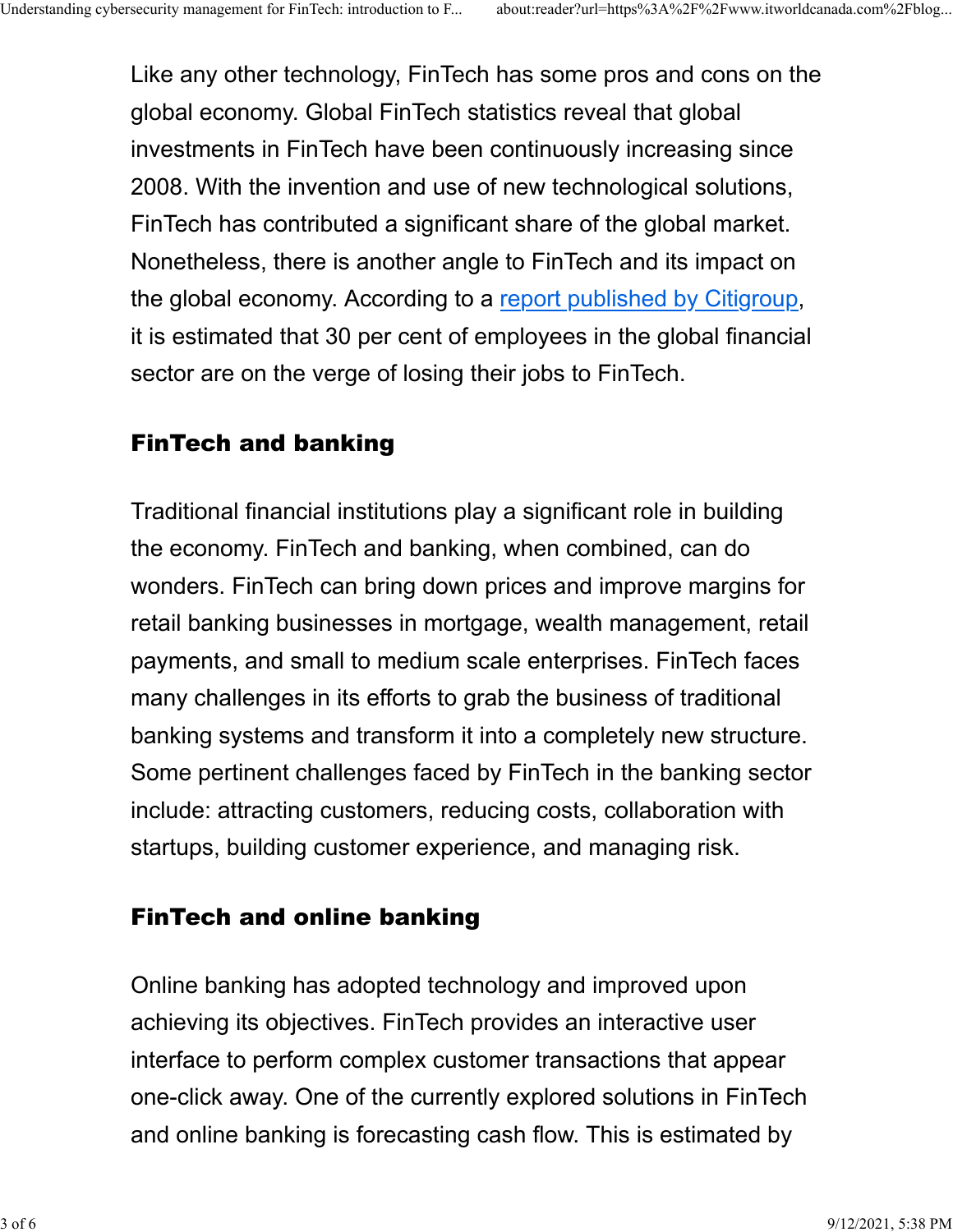analyzing historical transactions and predicting future trends based on the analyzed information. Smart companies utilize transaction clusters to generate cash flow projections. Accurate and adequate predictive analysis is especially important for small or medium enterprises. It allows them to make well-informed decisions, predict the demand for potentially profitable products, and prevent hazardous supply chain decisions based on currency trends.

## FinTech evolution

FinTech has evolved in three phases, as shown in Figure 1. The first phase witnessed the struggles with innovation but eventually landed up with telegraph services – a fundamental means of communication at that time. The second phase involved the invention of the internet and the world wide web, which transformed the traditional means of communication into digital platforms by supporting cashless and online financial transactions. Finally, the third phase experiences the use of techno-savvy and sophisticated technology in digital wallets that support direct service for the customers.



## FinTech ecosystem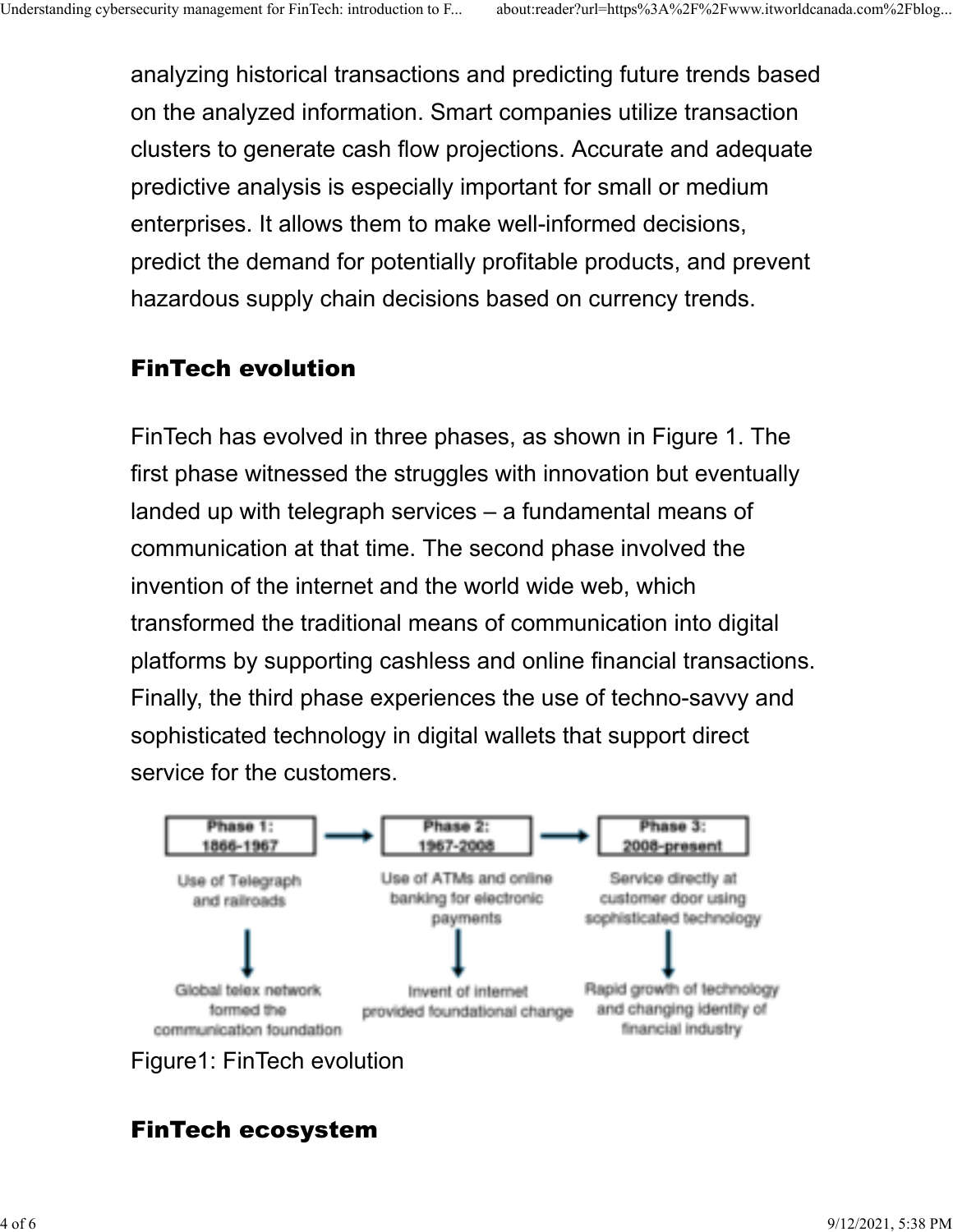The FinTech ecosystem comprises five key elements that contribute to innovative technology, competitive dynamics, and stimulating economics, as shown in Figure 2. FinTech startups form the heart of this ecosystem, including: payment, lending, wealth management, crowdfunding, capital market, and insurance companies. These companies contribute to significant innovation in the FinTech ecosystem. Financial regulators and legislature are the second components of the FinTech ecosystem. It includes government bodies that provide economic policies and development plans to stimulate innovation and global financial competitiveness in startups. The government is primarily involved in the licensing of financial services, tax relaxation, and capital requirements for startups.



Figure 2: FinTech ecosystem

Financial customers are the third component of this ecosystem. They include individuals and organizations who apply for mortgages, loans, or equity services provided by the government.